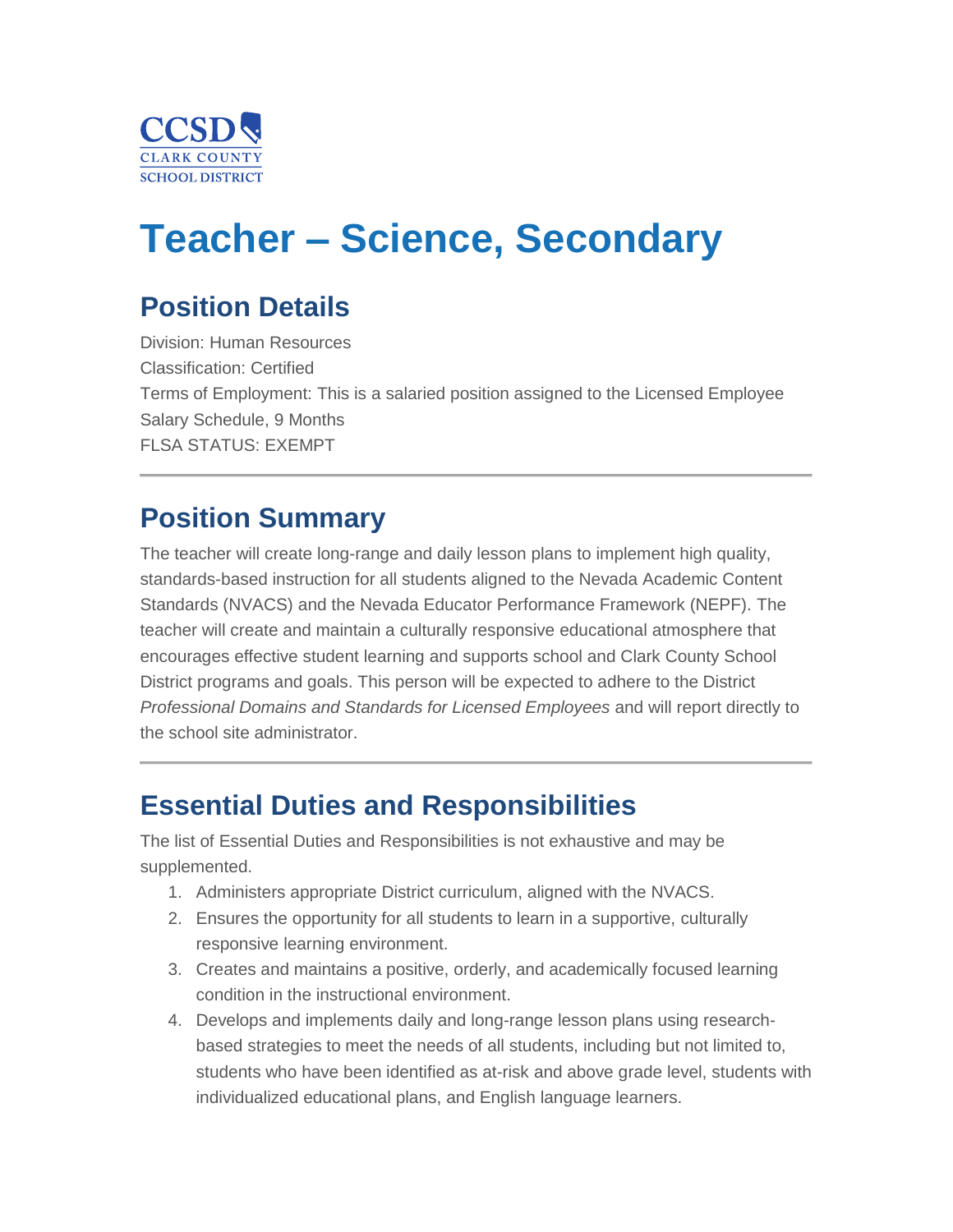- 5. Aligns lesson planning, instruction, reflection, and assessment practices to the NEPF.
- 6. Analyzes student data and progress with a balanced assessment system to provide effective and targeted instruction and interventions to maximize student learning.
- 7. Provides a classroom management plan ensuring student safety at all times.
- 8. Ensures assessment regulations and guidelines are followed at all times.
- 9. Develops a culturally responsive classroom climate that promotes positive learning conditions.
- 10. Collaborates effectively and professionally with administration, staff, parents/guardians, and the community.
- 11. Integrates the use of technology into the instructional program in accordance with the Nevada K-12 Integrated Technology Standards.
- 12. Embeds the inquiry process into science instruction.
- 13. Ensures that laboratory opportunities are an integral part of science instruction.
- 14. Participates in other job-related duties and activities related to the position, as assigned.

### **Position Expectations**

- 1. Demonstrates knowledge, skill, and ability to provide instruction in a secondary classroom.
- 2. Works cooperatively with students, parents/guardians, peers, administration, and community members.
- 3. Guides the learning process toward achievement of curriculum goals.
- 4. Establishes and communicates clear objectives for all lessons, units, and projects.
- 5. Employs a variety of instructional techniques and strategies aligned with instructional objectives in order to meet the needs of all students.
- 6. Participates as an active member with all faculty and staff.
- 7. Maintains accurate and complete records as required by law and District policy.
- 8. Maintains and improves professional competence.
- 9. Communicates effectively both written and orally.

## **Position Requirements**

#### **Education and Training**

An earned bachelor's degree from an accredited college or university.